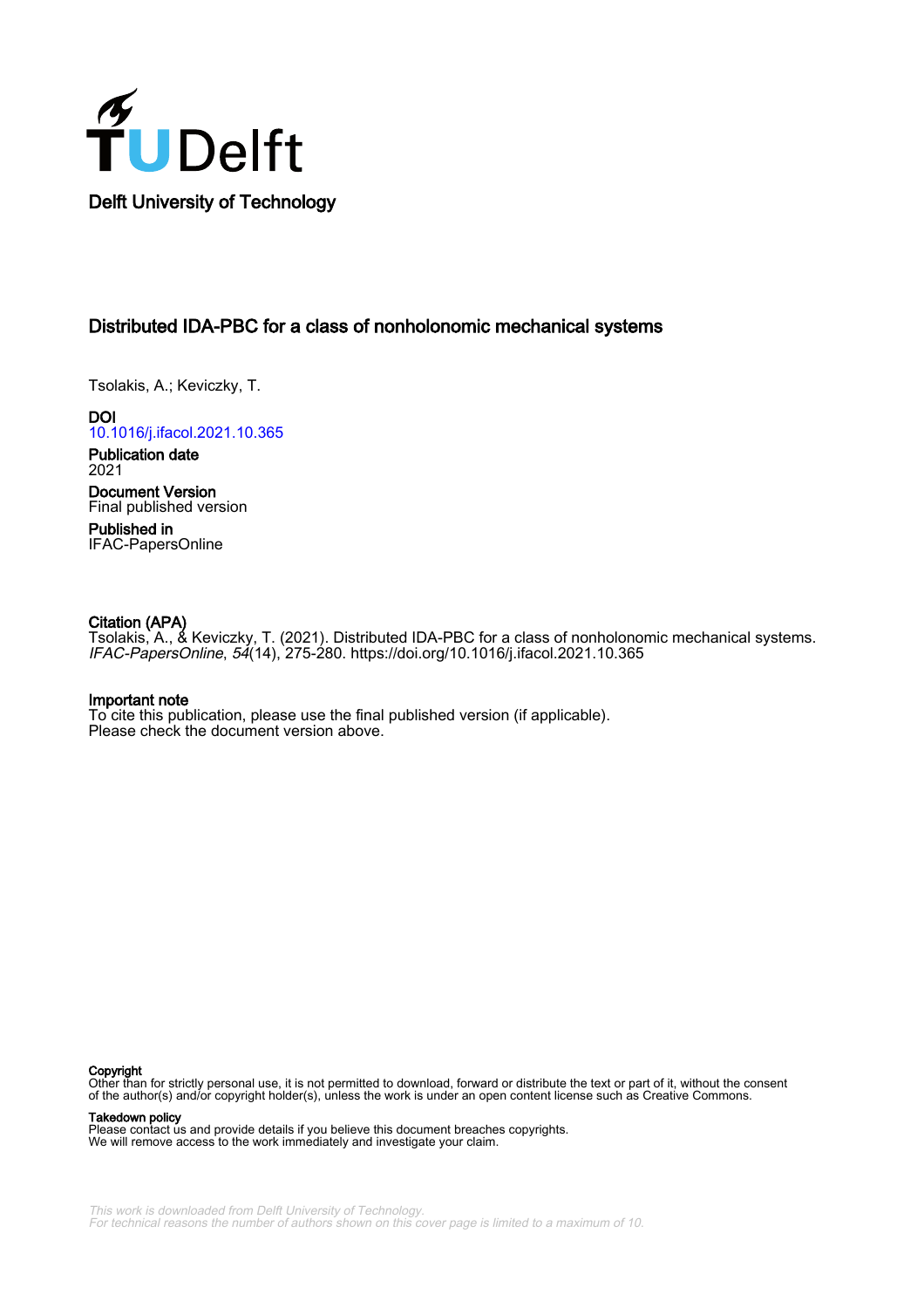

Available online at www.sciencedirect.com





IFAC PapersOnLine  $54-14$  (2021) 275–280

#### $\mathbf{D}$ Distributed IDA-PBC for a Class o A. Tsolakis ∗ T. Keviczky ∗∗ A. Tsolakis ∗ T. Keviczky ∗∗ Nonholonomic Mechanical Systems A. Tsolakis ∗ T. Keviczky ∗∗ Nonholonomic Mechanical Systems A. ISOlakis ↑ L. Keviczky ∗ A. Tsolakis ∗ T. Keviczky ∗∗ A. Tsolakis ∗ T. Keviczky ∗∗  $D'$  is the IDA-PBC for a Class of a Class of  $\overline{C}$ Distributed IDA-PBC for a Class of

The Netherlands (e-mail: a.tsolakis@tudelft.nl) <sup>2</sup><sup>24</sup> Delft Center for Systems and Control, Delft University of ∗∗ Delft Center for Systems and Control, Delft University of Technology, 2628 CD, Delft, The Netherlands (t.keviczky@tudelft.nl) \* Cognitive Robotics, Delft University of Technology, 2628 CD, Delft,  $\begin{bmatrix} 0 & 0 & 0 \\ 0 & 0 & 0 \end{bmatrix}$  $\mathcal{L}_{\mathcal{F}}(y)$  and  $\mathcal{L}_{\mathcal{F}}(y)$  and  $\mathcal{L}_{\mathcal{F}}(y)$  of  $\mathcal{L}_{\mathcal{F}}(y)$  of  $\mathcal{L}_{\mathcal{F}}(y)$  of  $\mathcal{L}_{\mathcal{F}}(y)$ 

robotic structures, such as wheeled mobile robots, space manipulators, and multi-fingered robot hands. However, few results exist on the cooperative control of such systems in a generic, distributed approach. In this work we extend a recently developed distributed Interconnection and Damping Assignment Passivity-Based Control (IDA-PBC) method to such systems. More specifically, relying on port-Hamiltonian system modelling for networks of mechanical systems, we propose a full-state stabilization control law for a class of nonholonomic systems within the framework of distributed IDA-PBC. This enables the cooperative control of heterogeneous, underactuated and nonholonomic systems with a unified control law. This control law primarily relies on the notion of Passive Configuration Decomposition (PCD) and a novel, non-smooth relies on the notion of Passive Configuration Decomposition (PCD) and a novel, non-smooth<br>desired potential energy function proposed here. A low-level collision avoidance protocol is also desired potential energy function proposed here. A low-level collision avoidance protocol is also<br>implemented in order to achieve dynamic inter-agent collision avoidance, enhancing the practical relevance of this work. Theoretical results are tested in different simulation scenarios in order to highlight the applicability of the derived method. Distributed IDA-PBC for a Class of Nonholonomic Mechanical Systems  $\lambda$ . Totals rely and  $\lambda$ . The fundamental Systems rely on the fundamental property of the passivity of passivity of passivity of passivity of passivity Technology, 2628 CD, Delft, The Netherlands (t.keviczky@tudelft.nl) Abstract: Nonholonomic mechanical systems encompass a large class of practically interesting to highlight the applicability of the derived method.

Copyright © 2021 The Authors. This is an open access article under the CC BY-NC-ND license  $(\text{https://creativecommons.org/licenses/by-nc-nd/4.0/">\text{/}0)$ Copyright  $\odot$  2021 The Authors. This is an open access article under the CC BY-NC-ND license

Keywords: Distributed, Passivity-Based Control, IDA-PBC, Nonholonomic, Mechanical 1. International control of the second control of the second control of the second control of the second control of et al., 2002). This method as summer that the system assumes that the system admits that the system admits tha Keywords: Distributed, Passivity-Based Control, IDA-PBC, Nonholonomic, Mechanical

#### 1. INTRODUCTION 1. INTRODUCTION 1. INTRODUCTION 1. INTRODUCTION 1. INTRODUCTION

An increasing demand in multi-agent systems has been spurred by the benefits obtained when a single complex<br>system is transformed to an equivalent set of multiple yet<br>simpler systems. With a distributed control architecture. system is transformed to an equivalent set of multiple yet<br>simpler systems. With a distributed control architecture, simpler systems. With a distributed control architecture, lower level components operate on local information in<br>lower level components operate on local information in an appropriate manner to accomplish global goals. This decomposition of a complex system into simpler units and their distributed control entails great advantages among<br>which, decreased operational cost, robustness to failure, which, decreased operational cost, robustness to failure,<br>which, decreased operational cost, robustness to failure, strong adaptivity and system scalability (Cao et al., 2012).<br>Distributed control of mechanical systems can be used in Distributed control of mechanical systems can be used in Distributed control of incommental systems can be used in<br>numerous applications such as collaborative transportation, exploration of unknown or dangerous terrains, large scale sensing and area monitoring, collaborative construction and vehicle platoons or spacecraft constellations. spurred by the benefits obtained when a single complex dia appropriate mainter to accomplish global goals. This which, decreased operational cost, robustness to landre,<br>strong adaptivity and system scalability (Cao et al., 2012). An increasing demand in multi-agent systems has been system is transformed to an equivalent set of multiple yet<br>simpler systems. With a distributed control architecture, An increasing demand in multi-agent systems has been tion and vehicle platoons or spacecraft constellations. tion, and vohicle plateons or speceraft constallations ston and venicie platoons or spacecraft constenations.

The dynamics of mechanical systems are mgmy nonlinear.<br>Feedback stabilization of nonlinear systems has occupied a Feedback stabilization of nonlinear systems has occupied a central role in the literature of nonlinear systems. A class of nonlinear control methods known as passivity-based control has been proven to be especially suitable. These methods rely on the fundamental property of passivity which is instrumental for deriving stabilizing control laws.<br>The maillions control are he controlled by charing its The nonlinear system can be controlled by shaping its closed loop energy while respecting the original dynamics, an intrinsically less conservative method which provides higher performance, cost-effective controllers. The most general method that combines total energy shaping and damping injection is Interconnection- and Damping Assignment Passivity-Based Control (IDA-PBC) (Ortega Assignment Passivity-Based Control (IDA-PBC) (Ortega and damping injection is Interconnection- and Damping and damping injection is Interconnection- and Damping The dynamics of mechanical systems are highly nonlinear. of nonlinear control methods known as passivity-based methods Fery on the randamental property of passivity,<br>which is instrumental for deriving stabilizing control laws. closed loop energy while respecting the original dynam-The dynamics of mechanical systems are highly nonlinear. most general method that combines total energy shaping Assignment Passivity-Based Control (IDA-PBC) (Ortega and damping injection to interconnection and Bamping and distribution is and dependence of  $\frac{1}{2}$  and  $\frac{1}{2}$  and  $\frac{1}{2}$  and  $\frac{1}{2}$  and  $\frac{1}{2}$  and  $\frac{1}{2}$  and  $\frac{1}{2}$  and  $\frac{1}{2}$  and  $\frac{1}{2}$  and  $\frac{1}{2}$  and  $\frac{1}{2}$  and  $\frac{1}{2}$  and  $\frac{1}{2}$  and  $\$ 

et al., 2002). This method assumes that the system admits to Hamiltonian dynamics, which are inherently passive. Recently, a distributed IDA-PBC scheme for fully- and Recently, a distributed IDA-PBC scheme for fully- and<br>underactuated mechanical systems was developed in Valk<br>and Koviezky (2018). While this method shows a great and Keviczky (2018). While this method shows a great potential for many robotic applications, it is not yet applicable to the wide class of nonholonomic mechanical systems. The evolution of such systems is dictated not systems. The evolution of such systems is dictated not<br>only by the equations of motion but also an additional set<br>of non-integrable differential equations linews as perhable only by the equations of motion but also an additional set<br>of non-integrable differential equations known as nonholonon-integrable untertaint equations known as nonnoto-<br>nomic constraints. These constraints introduce a coupling among the system's generalized velocities complicating the among the system s generalized velocities complicating the<br>analysis. Control of nonholonomic systems often relied analysis. Control of homotonomic systems often reflection appropriate coordinate transformations (Astolfi, 1996; on appropriate coordinate transformations (Astoni, 1990,<br>Fujimoto et al., 2012), while similar approaches are also Fujimoto et al., 2012), while similar approaches are also<br>used in the cooperative control of such systems (Dong used in the cooperative control of such systems (Dong<br>and Farrell, 2008; Qu et al., 2008; Du et al., 2016). While these are powerful techniques, the majority of them relies these are powerful techniques, the majority of them relies<br>on specific control forms (e.g., normal form, power form, on specific control forms (e.g., normal form, power form,<br>chained form, etc.), that can be attained typically only by dialities form, etc.), that can be attained typicarly only by<br>using feedback linearization (i.e., cancellation of nonlinear dynamics) and state transformation as stated in Lee and Lui (2016). Moreover, most of the aforementioned coop-Lui (2010). Moreover, most of the aforementioned coop-<br>erative control methods focus on the kinematic control of homogeneous teams of agents rather than the full dynamic control of heterogeneous teams in which nonholonomic<br>control of heterogeneous teams in which nonholonomic (e.g., wheeled mobile robots) and underactuated (e.g., quad-rotors) agents need to cooperate together. quad-rotors) agents need to cooperate together. (e.g., wheeled mobile robots) and underactuated (e.g., quad-rotors) agents need to cooperate together. 1. INTRODUCTION et al.<br>
An increasing demand in multi-agent systems has been becomen a Reconnection- and Damping<br>spurred by the benefits obsidered when a single complex incredibuted IDA-PBC scheme for fully-and<br>systems is quad-rotors) agents need to cooperate together. quad-rotors) agents need to cooperate together. (e.g., wheeled mobile robots) and underactuated (e.g.,

In this paper we propose a method with which we can extend the results of Valk and Keviczky (2018) to a class of extend the results of Valk and Keviczky (2018) to a class of In this paper we propose a method with which we can extend the results of Valk and Keviczky (2018) to a class of extend the results of Valk and Keviczky (2018) to a class of extend the results of Valk and Keviczky (2018) to a class of In this paper we propose a method with which we can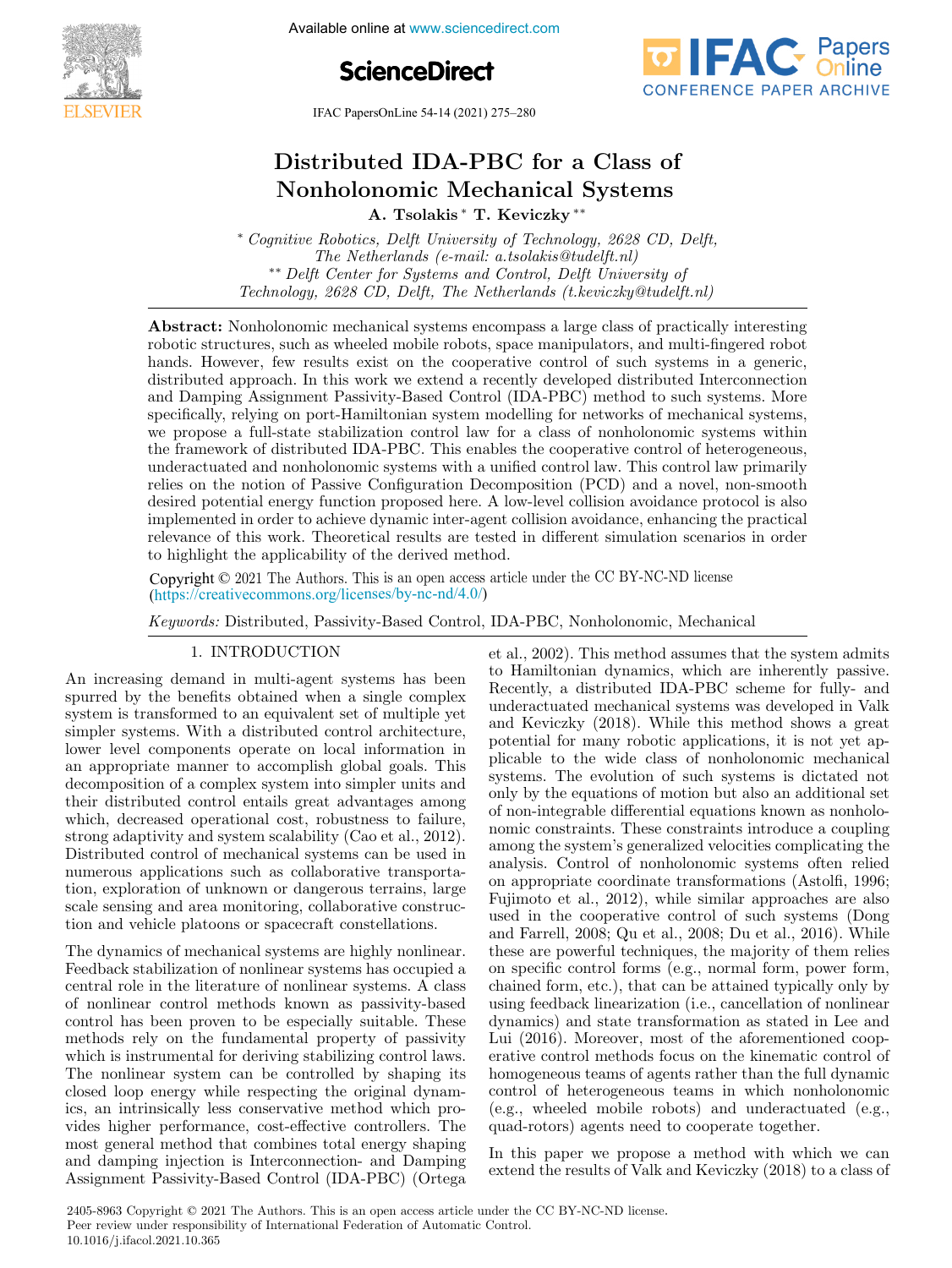nonholonomic mechanical systems. This method relies on the notion of Passive Configuration Decomposition (PCD) from Lee and Lui (2016) and a novel desired potential function proposed here with which we can achieve smooth stabilization in the constrained space. In order to enhance the practical relevance of this work we also implement a simple collision avoidance protocol based on the method of Artificial Potential Fields (APF) and some of its extensions. We show the efficacy of the theoretical results via different simulation scenarios.

In Sections 2 and 3 we review the Hamiltonian formulation and control with IDA-PBC for nonholonomic systems which establishes the foundations of this work. Section 4 presents the main results which are two-fold: the adaptation of PCD to Hamiltonian systems, and the proposal of a novel desired potential function, respectively. In Section 5, we illustrate simulation results along with a critical discussion. We conclude this work with a few remarks and recommendations for future work in Section 6.

#### 2. HAMILTONIAN FORMULATION OF NONHOLONOMIC MECHANICAL SYSTEMS

In this section we review the Hamiltonian formulation of nonholonomic mechanical systems as derived in Schaft and Maschke (1994) for completeness. We are interested in mechanical systems which are subjected to nonholonomic constraints in Pfaffian form. The frictionless dynamics of a nonholonomic, mechanical system with generalized coordinates  $q \in \mathbb{R}^n$ , generalized momenta  $p = M(q)\dot{q} \in$  $\mathbb{R}^n$ , constraint forces  $\lambda \in \mathbb{R}^k$ , input  $\tau \in \mathbb{R}^m$  and conjugate output  $y \in \mathbb{R}^m$  are expressed as:

$$
\begin{bmatrix} \dot{q} \\ \dot{p} \end{bmatrix} = \begin{bmatrix} 0_n & I_n \\ -I_n & 0_n \end{bmatrix} \begin{bmatrix} \frac{\partial H}{\partial q}(q, p) \\ \frac{\partial H}{\partial p}(q, p) \end{bmatrix} + \begin{bmatrix} 0_{n \times k} \\ A(q) \end{bmatrix} \lambda + \begin{bmatrix} 0_{n \times m} \\ F(q) \end{bmatrix} \tau
$$
\n(1)

$$
\mathbf{y} = \boldsymbol{F}^{\top}(\boldsymbol{q}) \frac{\partial H}{\partial \boldsymbol{p}}(\boldsymbol{q}, \boldsymbol{p}) \tag{2}
$$

$$
\mathbf{0} = \mathbf{A}^{\top}(\mathbf{q}) \frac{\partial H}{\partial \mathbf{p}}(\mathbf{q}, \mathbf{p})
$$
 (3)

$$
H = \frac{1}{2} \boldsymbol{p}^{\top} \boldsymbol{M}^{-1} \boldsymbol{p} + V(\boldsymbol{q}) \tag{4}
$$

where  $M(q) = M^+(q) > 0_n$  is the generalized mass matrix,  $\mathbf{A(q)} \in \mathbb{R}^{n \times k}$  the constraint matrix with  $rank(\mathbf{A}) =$  $k < n$  and  $\mathbf{F}(q) \in \mathbb{R}^{n \times m}$  the input matrix with  $rank(\mathbf{F}) =$  $m < n$ . The Hamiltonian  $H(q, p)$  is the system's mechanical energy given as the sum of kinetic energy  $\frac{1}{2}p^{\top}M^{-1}p$ and potential energy  $V(q) \in \mathbb{R}$ . The system's state is the pair  $(q, p) \in \mathcal{X}$ . The constraint equation (3) appears explicitly in the system description complicating the analysis and control of these systems. An efficient way to work with such systems is to express the equations of motion on the constrained space. Since  $rank(A(q)) = k$ , there exists locally a smooth matrix  $S(q) \in \mathbb{R}^{n \times (n-k)}$  of rank  $n - k$  such that:

$$
\mathbf{A}^\top(\mathbf{q})\mathbf{S}(\mathbf{q}) = \mathbf{0}_{k \times (n-k)} \tag{5}
$$

Now define  $\tilde{p} = T(q)p$  with the transformation matrix chosen as in Muralidharan et al. (2009):

$$
\boldsymbol{T}(\boldsymbol{q}) = \begin{bmatrix} \boldsymbol{S}^{\top}(\boldsymbol{q}) \\ \boldsymbol{A}^{\top}(\boldsymbol{q})\boldsymbol{M}^{-1}(\boldsymbol{q}) \end{bmatrix} \in \mathbb{R}^{n \times n} \tag{6}
$$

Partitioning the generalised momenta as  $\tilde{p} =$  $\left(\tilde{p}^{1}\right)$  $\tilde{p}^2$  $\setminus$ yields:  $\tilde{p}^1 = \overline{S}^\top(q)p \in \mathbb{R}^{n-k}, \quad \tilde{p}^2 = \overline{A}^\top(q)M^{-1}(q)p \in \mathbb{R}^k \;\; (7)$ Notice that  $\tilde{p}^2 = 0$  over the constrained manifold because of (3). Moreover the introduction of the annihilator

removes the constraint forces from (1). For the sake of notation we denote here  $\tilde{p}^1 \triangleq \tilde{p} \in \mathbb{R}^{n-k}$ . Thus, equations  $(1)-(4)$  can be equivalently written as:

$$
\begin{bmatrix} \dot{q} \\ \dot{\tilde{p}} \end{bmatrix} = \begin{bmatrix} 0_n & S(q) \\ -S^{\top}(q) & Y(q, \tilde{p}) \end{bmatrix} \begin{bmatrix} \frac{\partial \tilde{H}}{\partial q}(q, \tilde{p}) \\ \frac{\partial H}{\partial \tilde{p}}(q, \tilde{p}) \end{bmatrix} + \begin{bmatrix} 0_{n \times m} \\ \tilde{F}(q) \end{bmatrix} \tau
$$
\n(8)

$$
\tilde{\boldsymbol{y}} = \tilde{\boldsymbol{F}}^{\top}(\boldsymbol{q}) \frac{\partial \tilde{H}}{\partial \tilde{\boldsymbol{p}}}(\boldsymbol{q}, \tilde{\boldsymbol{p}}) \tag{9}
$$

$$
\tilde{H}(\boldsymbol{q}, \tilde{\boldsymbol{p}}) = \frac{1}{2} \tilde{\boldsymbol{p}}^\top \tilde{\boldsymbol{M}}^{-1}(\boldsymbol{q}) \tilde{\boldsymbol{p}} + V(\boldsymbol{q}) \tag{10}
$$

where  $\tilde{y}(q, \tilde{p}) \in \mathbb{R}^m$  is the transformed output,  $\tilde{H}(q, \tilde{p}) \in$ R the transformed Hamiltonian,  $\tilde{M}(q) = S^{\top}MS >$  $\mathbf{0}_{n-k}$  the symmetric transformed generalized mass matrix,  $\tilde{F}(q) = \mathbf{S}^{\top} \mathbf{F} \in \mathbb{R}^{(n-k)\times m}$ , the transformed input matrix and  $\mathbf{Y} = (-\mathbf{p}^T [S_i, S_j](\mathbf{q}))_{i,j=1,...,n-k} \in \mathbb{R}^{(n-k)\times (n-k)}$  is a skew-symmetric matrix that arises from the existence of constraints with  $[S_i, S_j]$  denoting the Lie bracket. More elaborate expressions for these components can be found in Tsolakis (2021). The new system is expressed in the new set of coordinates  $(q, \tilde{p}) \in \mathbb{R}^{2n-k}$  and evolves on the constrained manifold  $\mathcal{X}_c$ . It is described by a set of  $2n - k$ nonlinear, input-affine ODEs with an m-dimensional input  $\tau$  and a set of 2n – k initial conditions  $x_0 = (q_0^+, \tilde{p}_0^+)^\top \in$  $\mathbb{R}^{2n-k}$  which can be derived using the transformation matrix defined in (6).

#### 3. IDA-PBC FOR A CLASS OF NONHOLONOMIC MECHANICAL SYSTEMS

In this section we want to apply the classical IDA-PBC method of Ortega et al. (2002) to the nonholonomic systems described by equations (8)-(10). The first general adaptation to nonholonomic systems is found in Blankenstein (2002) considering nonholonomic systems that may be underactuated in the constrained space. Assuming that the nonholonomic systems we are interested in are fullyactuated in the constrained space, the desired dynamics can take the following form as in Muralidharan et al. (2009):

$$
\begin{bmatrix} \dot{q} \\ \dot{\tilde{p}} \end{bmatrix} = \begin{bmatrix} 0_n & S\tilde{M}^{-1}M_d \\ -M_d\tilde{M}^{-1}S^{\top} & J - \tilde{F}K_v\tilde{F}^{\top} \end{bmatrix} \begin{bmatrix} \frac{\partial H_d}{\partial q}(q, \tilde{p}) \\ \frac{\partial H_d}{\partial \tilde{p}}(q, \tilde{p}) \\ \frac{\partial H_d}{\partial \tilde{p}}(q, \tilde{p}) \end{bmatrix}
$$
\n(11)

$$
\mathbf{y_d} = \tilde{\boldsymbol{F}}^{\top}(\boldsymbol{q}) \frac{\partial H_d}{\partial \tilde{\boldsymbol{p}}}(\boldsymbol{q}, \tilde{\boldsymbol{p}})
$$
(12)

$$
H_d(\boldsymbol{q}, \tilde{\boldsymbol{p}}) = \frac{1}{2} \tilde{\boldsymbol{p}}^\top \boldsymbol{M_d}^{-1}(\boldsymbol{q}) \tilde{\boldsymbol{p}} + V_d(\boldsymbol{q}) \tag{13}
$$

where  $M_d \in \mathbb{R}^{(n-k)\times (n-k)}$  is the *desired mass matrix* which shapes the kinetic energy, and  $V_d \in \mathbb{R}$  is the *desired* potential energy which shapes the potential energy. The desired potential energy  $V_d$  aims to make the system evolve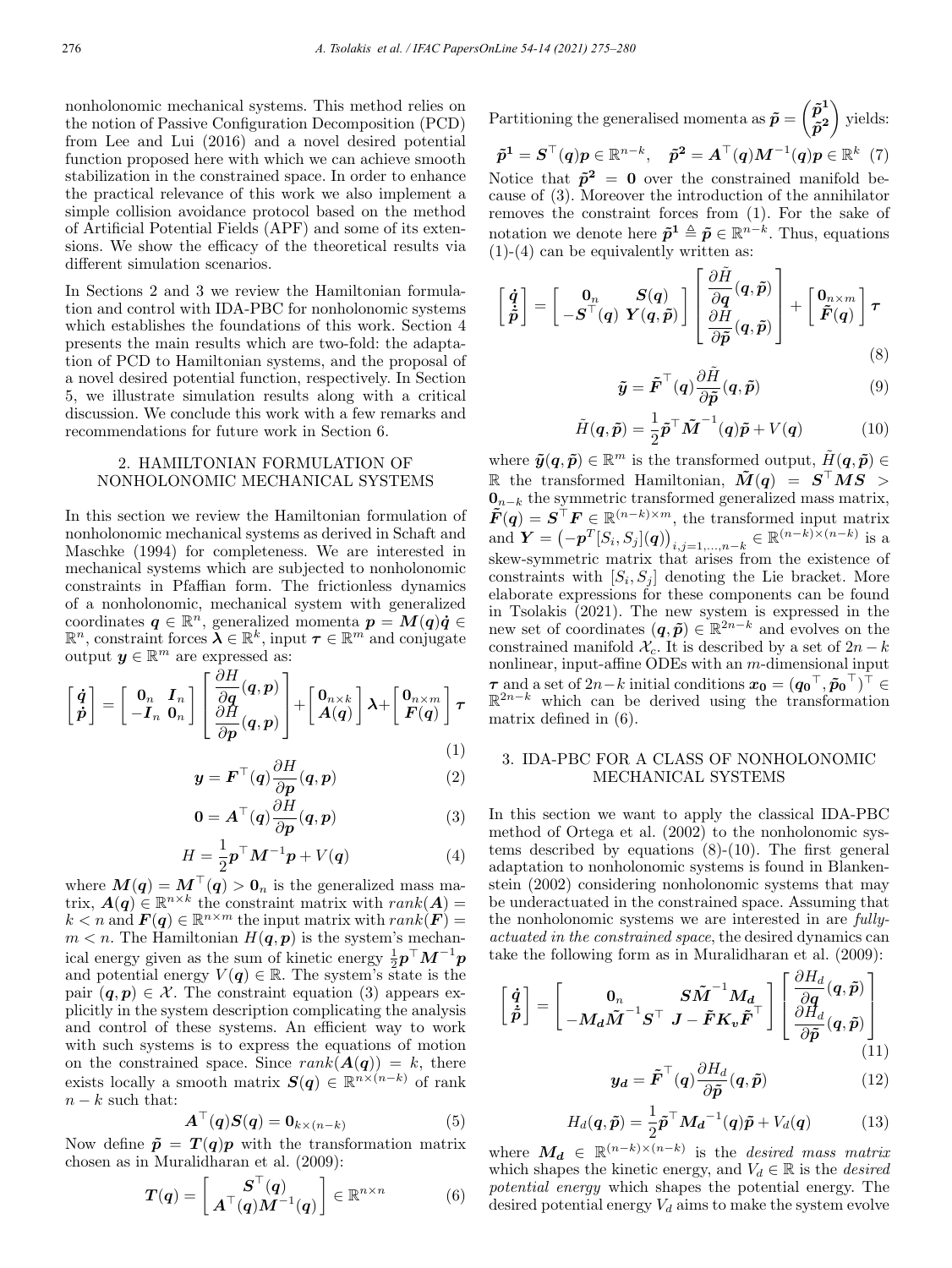towards a goal configuration denoted as  $q^*$  thus having the property:

$$
\boldsymbol{q}^* = \arg\min_{\boldsymbol{q}} V_d(\boldsymbol{q}) \tag{14}
$$

Kinetic energy shaping aims to solve the matching problem and in addition shapes the transient response. Matrix  $J =$  $-\boldsymbol{J}^{\top} \in \mathbb{R}^{(n-k)\times (n-k)}$  is the skew-symmetric, gyroscopic force matrix which aids in the solution of the matching problem as well, by creating one extra degree of freedom in the matching conditions as explained later. The damping matrix denoted as  $K_v = K_v$ <sup> $\rightarrow$ </sup>  $\rightarrow$  0<sub>m</sub> induces dissipation to the closed-loop system for asymptotic convergence. This matrix is free to choose as it does not appear in the socalled matching conditions presented next.

IDA-PBC aims to find a control input  $\tau \in \mathbb{R}^m$  that transforms the open-loop plant  $(8)-(10)$  to the desired, closed-loop dynamics  $(11)-(13)$ . This is known as the matching problem since we need to match the controlled system with the desired dynamics. In order to solve the problem we begin with equating the open-loop dynamics (8) with control input  $\tau \in \mathbb{R}^m$  to the closed-loop dynamics (11). Following the classical approach as in Ortega et al. (2002), this yields the control law:

$$
\boldsymbol{\tau} = \left(\tilde{\boldsymbol{F}}^{\top}\tilde{\boldsymbol{F}}\right)^{-1}\tilde{\boldsymbol{F}}^{\top}\left(\boldsymbol{S}^{\top}\frac{\partial\tilde{H}}{\partial\boldsymbol{q}} - \boldsymbol{M}_{\boldsymbol{d}}\tilde{\boldsymbol{M}}^{-1}\boldsymbol{S}^{\top}\frac{\partial\boldsymbol{H}_{\boldsymbol{d}}}{\partial\boldsymbol{q}} - \boldsymbol{Y}\frac{\partial\tilde{H}}{\partial\tilde{\boldsymbol{p}}} + \boldsymbol{J}\frac{\partial\boldsymbol{H}_{\boldsymbol{d}}}{\partial\tilde{\boldsymbol{p}}}\right)_{(15)}
$$

$$
-\boldsymbol{K}_{\boldsymbol{v}}\tilde{\boldsymbol{F}}^{\top}\frac{\partial\boldsymbol{H}_{\boldsymbol{d}}}{\partial\tilde{\boldsymbol{p}}}
$$

and the kinetic and potential matching conditions:

$$
\tilde{F}^{\perp} \left( S^{\top} \frac{\partial \tilde{p}^{\top} \tilde{M}^{-1} \tilde{p}}{\partial q} - M_d \tilde{M}^{-1} S^{\top} \frac{\partial \tilde{p}^{\top} M_d^{-1} \tilde{p}}{\partial q} - 2 Y \tilde{M}^{-1} \tilde{p} + 2 J M_d^{-1} \tilde{p} \right)
$$

$$
= 0_{n-k-m}
$$

$$
\tilde{F}^{\perp} \left( \frac{\partial V}{\partial q} - M_d \tilde{M}^{-1} S^{\top} \frac{\partial V_d}{\partial q} \right) = 0_{n-k-m}
$$
\n(17)

where we denote as  $\tilde{F}^{\perp} \in \mathbb{R}^{(n-k-m)\times(n-k)}$  the left annihilator of  $\tilde{F}$  such that  $\tilde{F}^{\perp} \tilde{F} = \mathbf{0}_{(n-k-m)\times m}$ . The matching conditions (16) and (17) ensure that the control actions are feasible in case the system is underactuated. In the case of holonomic systems, the system description and control input reduce to the original form as in Ortega et al. (2002). For holonomic systems, we can choose suitable  $M_d$  and J so that the PDEs (16)-(17) are satisfied,  $K_v$  to inject damping (and thus asymptotic stabilization) and a smooth desired potential  $V_d$  with which we can stabilize the system at an arbitrary desired equilibrium given in (14). However, that is not the case for nonholonomic systems as Brockett's necessary conditions suggests (Brockett, 1983). Due to the existence of nonholonomic constraints, the system will be stabilized at the largest invariant set:

$$
\Omega_{inv} = \left\{ (q, 0) \in \mathcal{X} \middle| S^\top(q) \frac{\partial V_d}{\partial q}(q) = 0 \right\} \qquad (18)
$$

In the next section we propose a method to tackle this problem.

#### 4. STABILIZATION OF A CLASS OF NONHOLONOMIC SYSTEMS

In this section we propose a method with which we can use the nonholonomic IDA-PBC control law (15) derived in the previous section so that the system can be successfully stabilized at the desired equilibrium. The proposed method consists of two parts. The first part is the adaptation of PCD to port-Hamiltonian systems. The PCD introduced in Lee and Lui (2016), was applied to the open-loop Lagrangian dynamics of nonholonomic systems. In our case, we apply this method to the closed-loop, Hamiltonian dynamics  $(11)-(13)$  so that we can use the already derived control law (15). There are two main reasons to extend this result in the framework of IDA-PBC. First of all, since IDA-PBC has been proven a favourable approach for underactuated systems, an extension of PCD to port-Hamiltonian systems may allow the development of stabilizing control laws for systems that are both nonholonomic and underactuated such as the Mobile Inverted Pendulum studied in Muralidharan et al. (2009). Moreover, this result is instrumental for the extension of the distributed IDA-PBC method developed originally in Valk and Keviczky (2018) to the practically relevant class of nonholonomic systems. This will allow for distributed cooperative control of a team of heterogeneous systems which may consist of holonomic/nonholonomic, fully-actuated/underactuated mechanical systems thus enhancing the scope of application. After applying PCD to (11)-(13), the second part of the proposed method is a novel choice of the desired potential function  $V_d$  that relies on the aforementioned decomposition. More specifically, based on the insight that some of the configuration variables are free from the nonholonomic constraints, we can use the latter to drive the system to the desired equilibrium q<sup>∗</sup> despite the presence of these constraints. Of course, in order to stabilize the system in the full state space our approach leads to a non-smooth feedback law thus not contradicting with Brockett's necessary condition.

### 4.1 Applying PCD to port-Hamiltonian Systems

We are interested in the class of nonholonomic mechanical systems described by  $(11)-(13)$  for which the following assumptions are made (Lee and Lui, 2016):

- (1) The system's configuration space  $\mathcal{Q}$  can be endowed with the product structure such that  $Q = \mathcal{S} \times \mathcal{R}$  with  $\boldsymbol{q} = \left( \boldsymbol{s}^{\top} \; \boldsymbol{r}^{\top} \right)^{\top}, \; \boldsymbol{s} \in \mathbb{R}^{n-p}, \; \boldsymbol{r} \in \mathbb{R}^{p}.$
- (2) The constraint matrix of the nonholonomic Pfaffian constraint (3) is also a function of only  $r \in \mathcal{R}$  and the constraint acts only on  $s \in \mathcal{S}$ :

$$
\mathbf{A}^{\top}(\mathbf{q})\dot{\mathbf{q}} = \left[\mathbf{A_s}^{\top}(\mathbf{r}) \ \mathbf{0}_{k \times p}\right] \dot{\mathbf{q}} = \mathbf{A_s}^{\top}(\mathbf{r}) \dot{\mathbf{s}} = \mathbf{0}_k \quad (19)
$$

- with  $A_s(r) \in \mathbb{R}^{(n-p)\times k}$  being full row rank.
- (3) Its inertia matrix is a function of only  $r \in \mathcal{R}$ , that is,  $M(q) = M(r)$ .

The aforementioned properties may seem restrictive but in fact encompass many practically important and interesting systems with some examples listed in Lee and Lui (2016). With this structure, the unconstrained distribution  $\mathcal{D}_s(\mathbf{r}) \in \mathbb{R}^{(n-p)\times(n-p-k)}$  is defined on S such that:

$$
\mathcal{D}_s(\mathbf{r})^\top \mathbf{A}_s(\mathbf{r}) = \mathbf{0}_{(n-p-k)\times k} \tag{20}
$$

Since  $\mathbf{A}(\mathbf{r})$  is regular and smooth, so is  $\mathcal{D}_s$  with rank $(\mathcal{D}_s)$  =  $n-p-k, \forall r \in \mathcal{R}$ . We can then partition the mass matrix  $M(r)$  such that the transformed mass matrix becomes:

$$
\tilde{M}(r) = S(r)^\top M(r)S(r) = \begin{bmatrix} \mathcal{D}_s^\top M_s \mathcal{D}_s & \mathcal{D}_s^\top M_{sr} \\ M_{sr}^\top \mathcal{D}_s & M_r \end{bmatrix} \tag{21}
$$

In order to avoid acceleration couplings via the inertia matrix between the s-dynamics and the r-dynamics which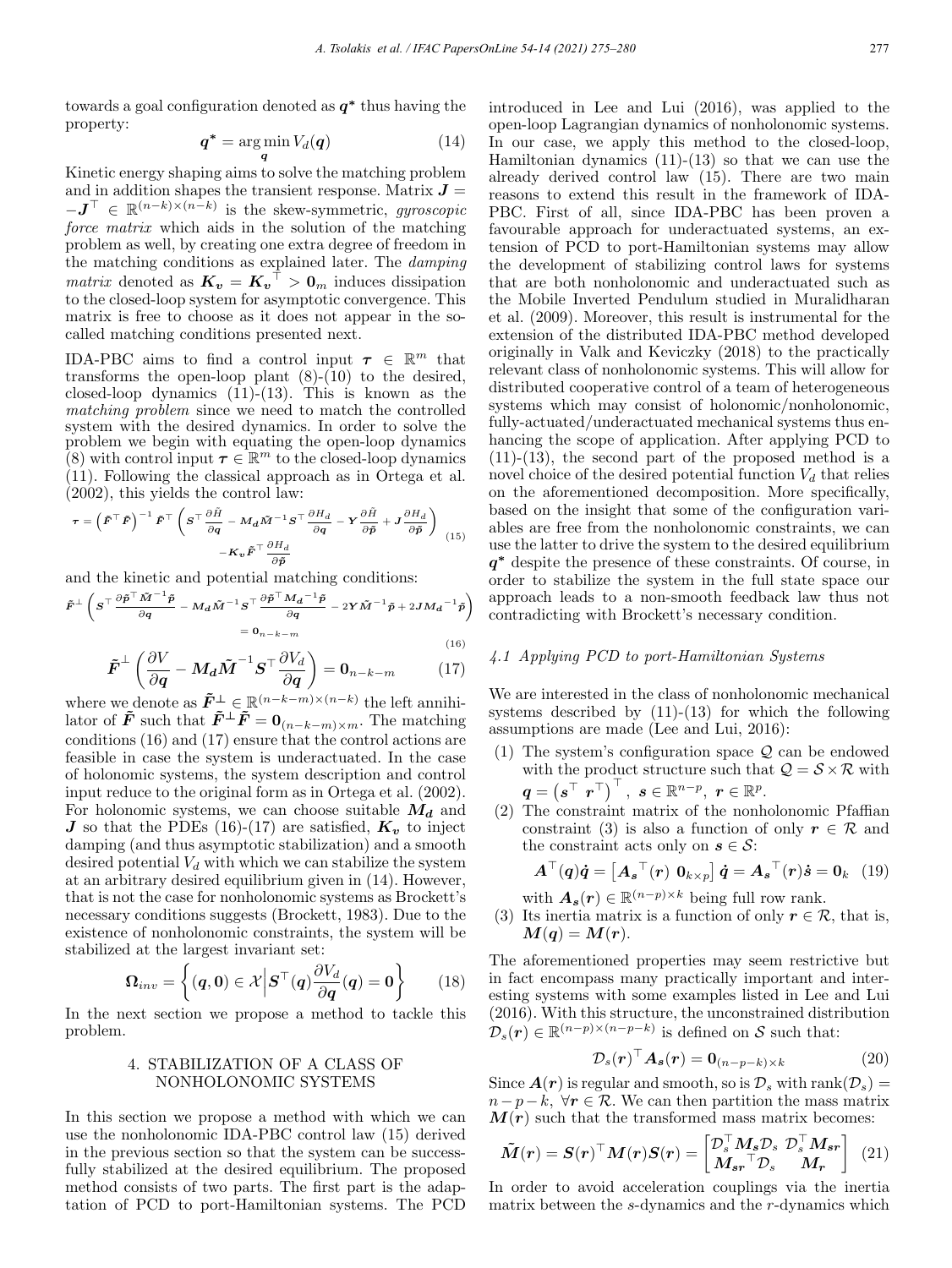is usually not cancellable, we follow another assumption from Lee and Lui (2016):

$$
\boldsymbol{M}_{\boldsymbol{s}\boldsymbol{r}}^{\top}(\boldsymbol{r})\mathcal{D}_{\boldsymbol{s}}(\boldsymbol{r})=\boldsymbol{0}_{p\times(n-p-k)},\ \forall\boldsymbol{r}\in\mathbb{R}^p\qquad(22)
$$

Thus  $\tilde{M}(r)$  becomes block-diagonal leading to decoupling of  $s$  and  $r$  via the inertia matrix. We can decompose the generalized momenta as  $\tilde{p} = (\tilde{p}_{s}^{\top} p_{r}^{\top})^{\top}$  and choose a block diagonal desired mass matrix  $M_d(r)$  as:

$$
M_d(r) = \begin{bmatrix} M_{ds} & 0\\ 0 & M_{dr}(r) \end{bmatrix}
$$
 (23)

with  $M_{ds}$  independent from r. The Hamiltonian in (13) can be decomposed as:

$$
H_d = \underbrace{\frac{1}{2}\tilde{p}_s \supseteq M_{ds}(r)\tilde{p}_s + V_{ds}(s)}_{H_{ds}} + \underbrace{\frac{1}{2}p_r \supseteq M_{dr}p_r + V_{dr}(r)}_{H_{dr}} \quad (24)
$$

With proper block-diagonal choices for matrices **J** and  $K_v$ , the closed-loop system (11)-(13) can be decomposed to two Hamiltonian systems:

$$
\begin{bmatrix} \dot{\mathbf{s}} \\ \dot{\mathbf{p}}_{s} \end{bmatrix} = \begin{bmatrix} \mathbf{0}_{n-p} & \mathcal{D}_{s} (\mathcal{D}_{s}^{\top} M_{s} \mathcal{D}_{s})^{-1} M_{ds} \\ -M_{ds} (\mathcal{D}_{s}^{\top} M_{s} \mathcal{D}_{s})^{-1} \mathcal{D}_{s}^{\top} & J_{s} - \tilde{F}_{s} K_{vs} \tilde{F}_{s}^{\top} \end{bmatrix} \begin{bmatrix} \frac{\partial H_{ds}}{\partial s} \\ \frac{\partial H_{ds}}{\partial \tilde{p}_{s}} \\ \frac{\partial H_{ds}}{\partial \tilde{p}_{s}} \\ \end{bmatrix} \tag{25}
$$

$$
y_{ds} = \tilde{F}_s^{\top} \frac{\partial H_{ds}}{\partial \tilde{p}_s}
$$
 (26)

$$
H_{ds} = \frac{1}{2} \tilde{\boldsymbol{p}}_{s}^{\top} \boldsymbol{M_{ds}}^{-1} \tilde{\boldsymbol{p}}_{s} + V_{ds}(s)
$$
 (27)

$$
\begin{bmatrix} \dot{r} \\ \dot{p}_r \end{bmatrix} = \begin{bmatrix} 0_p & M_r^{-1} M_{dr} \\ -M_{dr} M_r^{-1} & J_r - \tilde{F}_r K_{vr} \tilde{F}_r^{-1} \end{bmatrix} \begin{bmatrix} \frac{\partial H_{dr}}{\partial p_r}(r, p_r) \\ \frac{\partial H_{dr}}{\partial p_r}(r, p_r) \\ \frac{\partial F_r}{\partial p_r}(r, p_r) \end{bmatrix}
$$
(28)

$$
y_{dr} = \tilde{F}_r \frac{\partial H_{ds}}{\partial p_r} \tag{29}
$$

$$
H_{dr} = \frac{1}{2} \boldsymbol{p_r}^\top \boldsymbol{M_{dr}}^{-1}(\boldsymbol{r}) \boldsymbol{p_r} + V_{dr}(\boldsymbol{r}) \tag{30}
$$

The two systems  $(25)-(27)$  and  $(28)-(30)$  are decoupled and each one evolves on its own configuration manifold  $\mathcal S$  and  $\mathcal R$ , respectively, though with a coupling due to the nonholonomic constraint. Note also that system (28)- (30) is of the original unconstrained Hamiltonian form (holonomic). Thus, the unconstrained variables  $r$  are easy to stabilize with a smooth control law, whereas for s, stabilization is not straightforward. Analytically deriving the energy evolution of  $(11)-(13)$  bearing in mind the decomposition in the previous section yields:

$$
\dot{H}_d = \underbrace{\frac{\partial^{\top} H_d}{\partial s} \dot{s} + \frac{\partial^{\top} H_d}{\partial \tilde{p}_s} \dot{\tilde{p}}_s}_{\dot{H}_{ds}} + \underbrace{\frac{\partial^{\top} H_d}{\partial r} \dot{r} + \frac{\partial^{\top} H_d}{\partial p_r} \dot{p}_r}_{\dot{H}_{dr}} \quad (31)
$$

With straightforward calculations we can deduct that for the system evolving on S we have  $H_{ds} \leq 0$  with:

$$
\dot{H}_{ds} = 0 \Rightarrow \mathcal{D}_s^{\top}(\mathbf{r}) \frac{\partial V_{ds}(\mathbf{s})}{\partial \mathbf{s}} = \mathbf{0}_{n-p-k}
$$
(32)

and for the system evolving on  $\mathcal R$  we have in a similar manner  $H_{dr} \leq 0$  with:

$$
\dot{H}_{dr} = 0 \Rightarrow \frac{\partial V_{dr}(\mathbf{r})}{\partial \mathbf{r}} = \mathbf{0}_p \tag{33}
$$

With closer attention to (32), we can observe that a promising attempt for stabilization of the constrained variables  $s$  is the following: Drive the  $s$ -dynamics to the invariant set  $\Omega_{inv}$  at an arbitrary stabilization point, denoted by  $s^{\omega}$ , while recruiting the r-dynamics to "guide"

the system from  $s^{\omega}$  towards  $s^*$  via matrix  $\mathcal{D}_s(r)$ . Using PCD as in Lee and Lui (2016), we can proceed with designing a passivity-based switching control law that can asymptotically stabilize the system in any configuration.

## 4.2 Proposed Desired Potential for Full-State Stabilization

The goal to stabilize the system at a desired configuration  $q \rightarrow q^*$  can be achieved sequentially. First, driving  $s \rightarrow s^*$ by utilizing the r-dynamics and then  $r \to r^*$  with a smooth potential. Thus, according to equations (32) and (33) we need to design the desired potential functions  $V_{ds}$ and  $V_{dr}$  for each stabilization task, respectively. Based on Lee and Lui (2016), the desired potential  $V_{ds}$ :  $S \to \mathbb{R}$  is required to fulfill the following:

- (1)  $V_{ds} \geq 0$  with the equality holding when  $s = s^*$
- $\binom{2}{3} \frac{\partial V_{ds}}{\partial s} = 0$ , iff  $s = s^*$
- (3)  $V_{ds}$  is radially unbounded

We begin with the s-dynamics for which we choose a quadratic function that satisfies the aforementioned requirements defined as:

$$
V_{ds} = \frac{1}{2} (s - s^*)^\top Q_s (s - s^*)
$$
 (34)

with  $Q_s \in \mathbb{R}^{(n-p)\times(n-p)}$  a constant symmetric matrix serving tuning purposes. With this choice, equation (32) yields:

$$
\mathcal{D}_s^{\top}(\mathbf{r})\mathbf{Q}_s(s-s^*) = \mathbf{0}_{n-p-k} \tag{35}
$$

which describes a k-dimensional affine hyperplane in  $S \in \mathbb{R}^{n}$  $\mathbb{R}^{n-p}$  that is defined by a set of  $n-p-k$  linear equations. Thus the system will not be stabilized at  $s^*$  but rather at another point denoted by  $s^{\omega} \in \Omega_{inv}$ . Let  $v_s = s - s^*$ be the vector that we want to drive to zero. Then, matrix  $\mathcal{D}_s(r)Q_s$  maps this vector to the constrained space as a new vector:

$$
\boldsymbol{v_{\alpha}} = \mathcal{D}_s^{\top}(\boldsymbol{r}) \boldsymbol{Q_s} \boldsymbol{v_s} \in \mathbb{R}^{n-p-k}
$$
 (36)

which is the vector on the constraint space that we are able to drive to zero  $(v_{\alpha} \rightarrow 0)$  with the potential function  $V_{ds}$  chosen as in (34), and acting only on the constrained variables s, thus driving  $s \to s^{\omega}$ . We continue with the following critical observation: Since we have assumed that the nonholonomic constraints are a function of only  $r \in \mathcal{R}$ and act only on  $s \in \mathcal{S}$ , the constraint equation (19) is now integrable in  $S$  and can get the form:

$$
\mathbf{A_s}^\top(\mathbf{r})\left(s^{\omega} - s\right) = 0\tag{37}
$$

which describes an  $(n - p - k)$ -dimensional, affine hyperplane in  $S$ , defined by a set of k linear equations. This affine hyperplane describes the constrained space on which the system will evolve on, a subspace of  $S$ . We observe here that matrix  $\mathcal{D}_s(r)Q_s$  maps  $v_s$  to the constrained space described in (37) and similarly matrix  $A_{s}$ <sup> $\prime$ </sup> (r) maps  $v_{s}$  to the invariant set defined in (35):

$$
\boldsymbol{v}_{\boldsymbol{\omega}} = \boldsymbol{A_s}^\top(\boldsymbol{r})\boldsymbol{v_s} \in \mathbb{R}^k \tag{38}
$$

Since these spaces are the orthogonal complement of each other, we know that  $v_s \to 0$  if both  $v_\alpha \to 0$  and  $v_\omega \to 0$  is achieved. We have already showed that  $v_{\alpha} \rightarrow 0$  is feasible for the quadratic choice of  $V_{ds}$  in (34). The concept now is to use the unconstrained variable r in order to drive  $v_{\omega}$ to zero as well, meaning that  $s^{\omega} \to s^*$  and thus  $s \to s^*$ . This is possible by the following quadratic choice:

$$
V_{dr} = \frac{1}{2} \boldsymbol{v_{\omega}}^{\top} \boldsymbol{Q_r} \boldsymbol{v_{\omega}}
$$
 (39)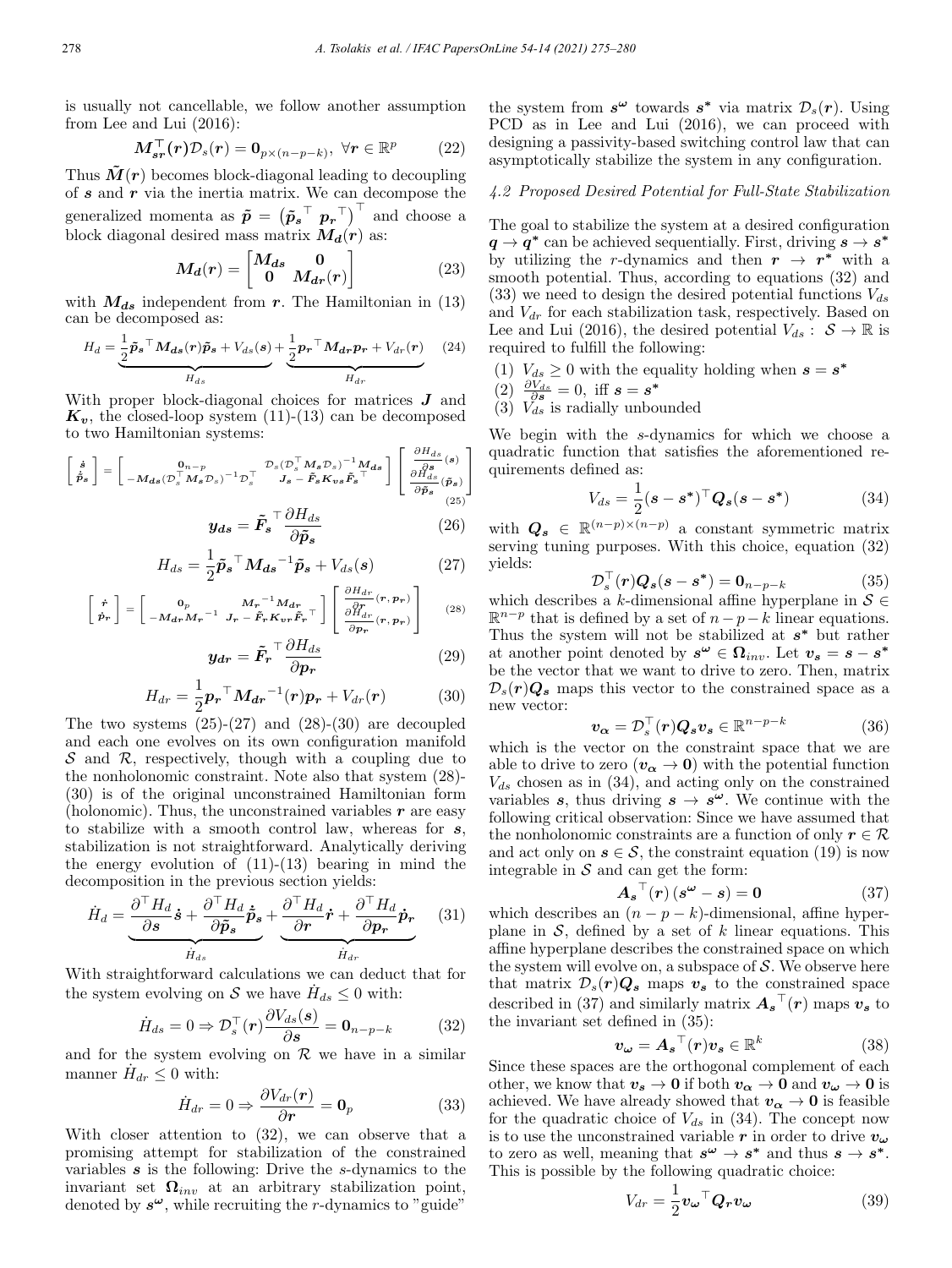

Fig. 1. Two independent control actions for the r-dynamics and the s-dynamics.

with  $\mathbf{Q}_r \in \mathbb{R}^{k \times k}$  a constant symmetric matrix for tuning purposes. Thus the system will be stabilized at  $v_{\omega} = 0$ , and since  $v_{\alpha} = 0$  can be driven to zero we conclude that we obtain  $v_s = 0$  implying  $s \to s^*$ . Note that  $v_{\alpha} = v_{\alpha}(s,r), v_{\omega} = v_{\omega}(s,r)$ , meaning that both the desired potentials are functions of both the constrained and unconstrained variables implying a coupling of the systems via the potential components of the control law (15). However, due to orthogonality, each desired potential  $V_{ds}$  and  $V_{dr}$  leads to potential forces that act only on their respective variables. More specifically, the control action on S is the term  $\mathcal{D}_s^{\top}(r)Q_s v_s \in \mathbb{R}^{n-p-k}$ . While it is a function of  $r$ , it only acts on the  $s$  variables. Similarly, the control action on R is given by  $\frac{\partial V_{dr}}{\partial r} = \frac{\partial^{\perp} \mathbf{v}_{\omega}}{\partial r} \mathbf{Q}_r \mathbf{v}_{\omega}$ . While it is a function of s, it acts only on r. The aforementioned observations are illustrated graphically for the simple knife-edge example in Figure 1. Having achieved  $s \rightarrow s^*$ (i.e., stabilizing the constrained variables s which are in general difficult to handle), we can shift our attention to the unconstrained variables  $r$ . The unconstrained variables r are not stabilized on the desired equilibrium  $r^*$  since they were used so far to stabilize the other variables. Now that  $s = s^*$  we can switch to another simple quadratic desired potential function for  $r$  and since these variables are not hindered by constraints they can be stabilized to the desired equilibrium  $r<sup>*</sup>$ . Note that the aforementioned control choices lead to asymptotic stabilization, which is more of a theoretical interest as  $s \to s^*$  converges over infinitely long time. For this reason, we can attain  $r \rightarrow$  $r^*$  in practice by triggering the switch when the norms  $\|\boldsymbol{s} - \boldsymbol{s}^*\|$  and  $\|\boldsymbol{\dot{\tilde{s}}}\|$  are small enough (i.e., setting stopping criteria  $s^d$  and  $\dot{s}^d$  respectively). Moreover, setting the ground for collision avoidance in the constrained space, we can implement other expressions for the desired potential  $V_{ds}$  that incorporate repulsive fields for the purposes of collision avoidance according to Khatib (1985). Thus, we can express the control action for the unconstrained variables more generally as:

$$
\boldsymbol{v}_{\boldsymbol{\omega}} = \boldsymbol{A_s}^\top(\boldsymbol{r}) \frac{\partial V_{ds}(\boldsymbol{s})}{\partial \boldsymbol{s}} \tag{40}
$$

and define the desired potential to stabilize  $r$  as:

$$
V_{dr} = \begin{cases} \frac{1}{2} \frac{\partial^{\top} V_{ds}(s)}{\partial s} \mathbf{A}_s \mathbf{Q}_r \mathbf{A}_s^{\top} \frac{\partial V_{ds}(s)}{\partial s} \\ \frac{1}{2} (\mathbf{r} - \mathbf{r}^*)^{\top} \mathbf{Q}_r (\mathbf{r} - \mathbf{r}^*) \text{, if } \|\mathbf{s} - \mathbf{s}^*\| < s^d \end{cases} \tag{41}
$$

where  $V_{ds}$  can take the form  $(34)$  or a more general one that satisfies the assumptions made earlier in this section. Note that in case the nonholonomic system is underactuated, the desired potentials chosen as in (34) and (41) need to satisfy the matching condition (17).

Theorem 1. Consider a nonholonomic system described by (1)-(4), satisfying the assumptions made in Subsection 4.1. Control law (15) satisfying the matching conditions (16)- (17), and desired potentials chosen as in (34) and (41), will stabilize the system to the desired equilibrium (14).

Proof. As explained in this section, such a system can be decomposed to two independent ones. For each system we can see the evolution of the storage function. For the s-dynamics we have  $H_{ds} > 0$ ,  $\dot{H}_{ds} \leq 0$  with  $\dot{H}_{ds} = 0$ iff,  $\mathcal{D}_{s}^{\top}(\boldsymbol{r})\frac{\partial V_{ds}(s)}{\partial s}=\mathbf{0}_{n-p-k}$  meaning that the system will converge to this equilibrium. Similarly, for the r-dynamics we have  $H_{dr} > 0$ ,  $\dot{H}_{dr} \leq 0$  with  $\dot{H}_{dr} = 0$  iff,  $\frac{\partial V_{dr}(r)}{\partial r_{ext}} = 0$ . Then, selecting  $V_{dr}$  as in the first branch of (41),  $\frac{\partial V_{dr}(\mathbf{r})}{\partial \mathbf{r}}$  =  $\mathbf{0}_p \Rightarrow \frac{\partial V_{ds}(s)}{\partial s} = \mathbf{0}_{n-p-k}$  thus  $s \rightarrow s^*$  and stabilization in the constrained space is achieved. Switching  $V_{dr}$  as in the second branch of (41) will yield  $r \to r^*$  and as such, fullstate stabilization is achieved  $q \to q^*$ .

### 5. SIMULATION RESULTS

In this section, we show the efficacy of the aforementioned results in two different simulations scenarios. For brevity, we do not present a detailed description of the approach with which the single-agent results are extended in a distributed setting. The original approach of how to extend IDA-PBC in a distributed manner can be found in Valk and Keviczky (2018). In Tsolakis (2021), a step-bystep adaptation of distributed IDA-PBC to nonholonomic systems is described along with the detailed derivations of the following examples and the implementation of a simple collision avoidance protocol that relies on APF. More results as well as links to the simulations can be found in an extended version of this work in Tsolakis and Keviczky (2021).

We first show a comparison for a single-agent scenario featuring a differential robot. The differentially driven wheeled robot starts from initial configuration  $q_0$  =  $(1\;1\;0)^{\top}$  and has the goal configuration  $q^* = (4\;4\;\theta)^{\top}$ (with  $\theta$  denoting a free orientation). We compare two different trajectories: First, the trajectory that our solution yields after applying (15) with desired potential functions as in (34) and the first branch of (41). Then, the trajectory that the Passivity Based Switching Control (PBSC) from Lee and Lui (2016) yields. We can see in Figure 2 that with the approach proposed here we can achieve smooth stabilization in the constrained space. This results in faster convergence to the goal as observed in Figure 3 with a smoother transition. Full-state stabilization can be achieved after switching to the second branch of (41).

We then illustrate a multi-agent scenario in which we have two differential robots and two 3-DoF manipulators. The goal is for each pair of differential robot and manipulator to reach consensus emulating a practical application in which for example we want to unload cargo from the differentially driven robots. We see in Figure 4 the trajectories of